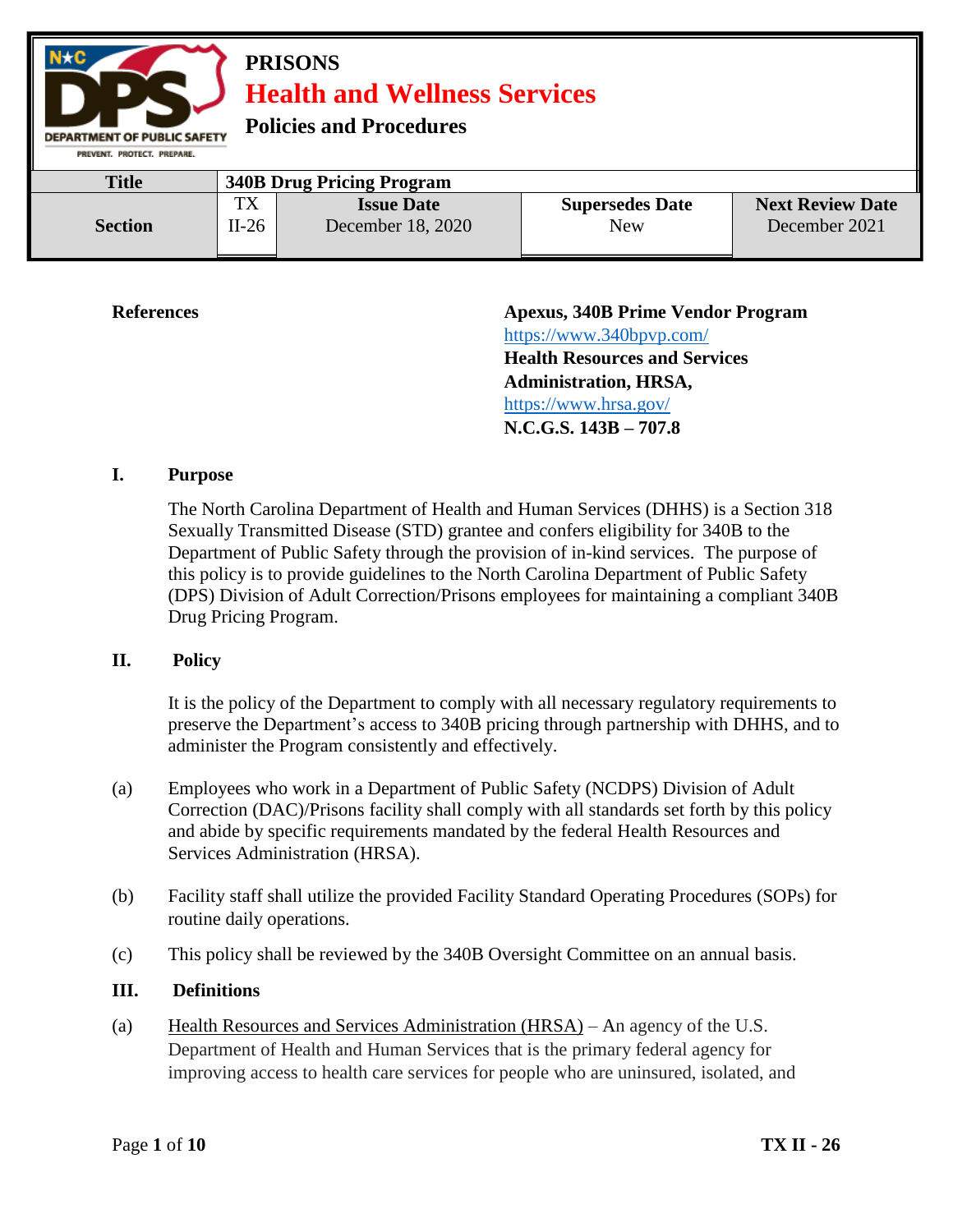

medically vulnerable. HRSA provides leadership and financial support to health care providers in every state and US territory.

- (b) Office of Pharmacy Affairs Information System (OPAIS) An information system that provides access to covered entity and manufacturer records, user accounts, change requests, recertification, and registrations. This system increases the integrity and effectiveness of 340B stakeholder information and focuses on three key priorities: security, user accessibility, and accuracy.
- (c) Covered Entity (CE) An organization that is eligible for the 340B Program per the 340B statute, which states an entity must not resell or otherwise transfer 340B drugs to ineligible patients.
- (d) Primary Contact  $(PC)$  initial point of contact for a covered entity
- (e) Authorizing Official (AO) The individual who attests that all information on the OPAIS website is correct, annually certifies the eligibility of the covered entities, attests to the compliance with all program requirements, and receives all communications from HRSA regarding the 340B Program. This individual is authorized to legally bind the agency to a contract.
- (f) 340B Patient An offender who is being treated by an eligible provider of a covered entity within the scope of the STD grant while maintaining a patient/provider relationship.
- (g) Electronic Health Record (EHR) Location of all documentation regarding medical history and relationship of patient/provider.
- (h) 340B Staff Personnel who work directly with the 340B Program and require knowledge of the program to ensure accurate prescribing, dispensing, and administering of medications with appropriate documentation.
- (i) Diversion The reselling or otherwise transferring of discounted drugs purchased under 340B account to anyone but the covered entity or an inpatient.
- (j) Material Breach Exceeded point of noncompliance with program as stated by a threshold indicator determined by the 340B Oversight Committee which requires selfdisclosure if non-correctable.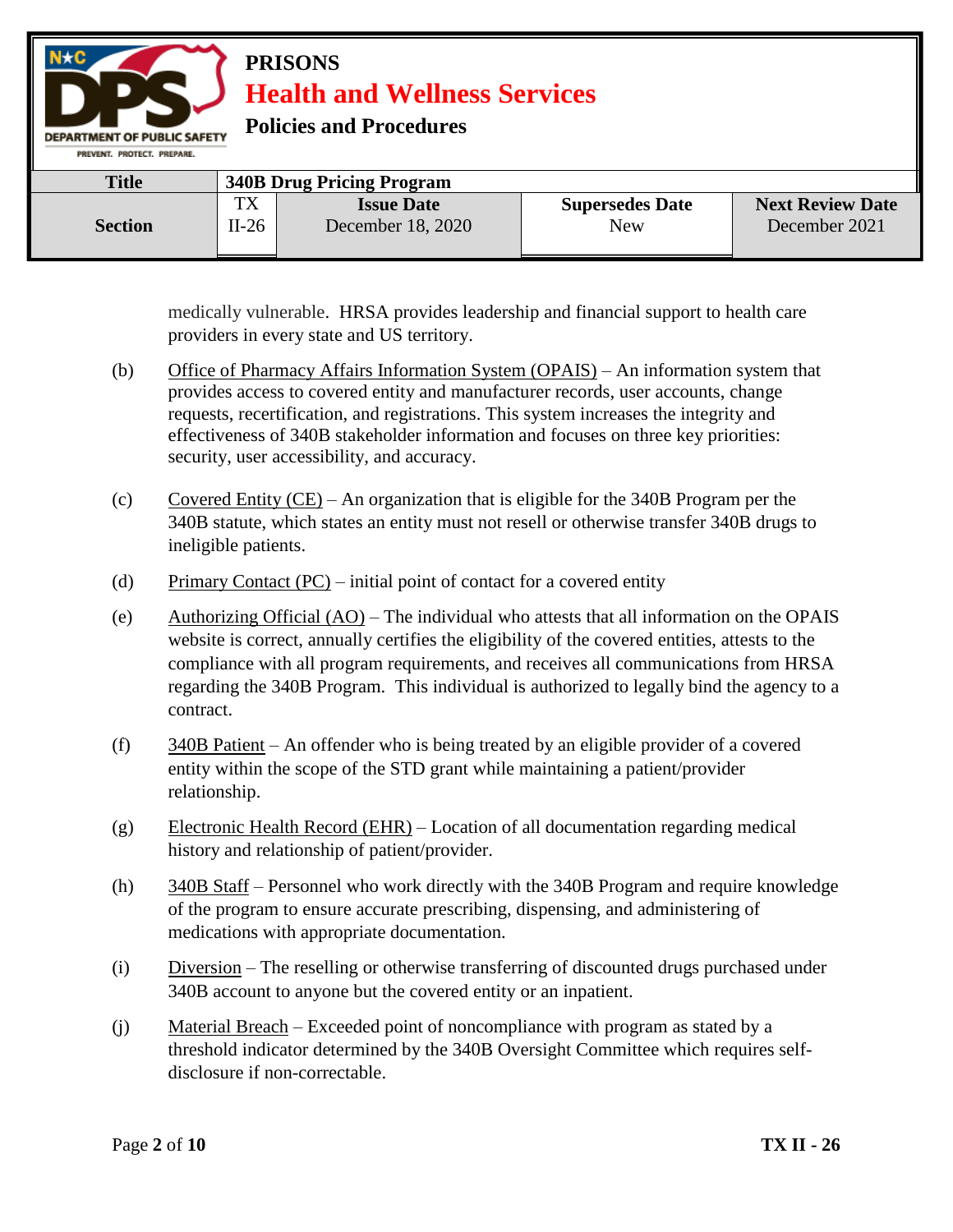

## **Policies and Procedures**

| <b>Title</b>   | <b>340B Drug Pricing Program</b> |                                        |                               |                                          |
|----------------|----------------------------------|----------------------------------------|-------------------------------|------------------------------------------|
| <b>Section</b> | <b>TX</b><br>$II-26$             | <b>Issue Date</b><br>December 18, 2020 | <b>Supersedes Date</b><br>New | <b>Next Review Date</b><br>December 2021 |

### **IV. Procedures**

- (a) Program Enrollment and Eligibility It is essential for continuing Program eligibility that each site is actively registered to participate in the 340B Program and that the accuracy of the 340B OPAIS website is maintained. Enrollment is defined by HRSA and guidelines can be found at: [www.hrsa.gov/opa/registration/index.html](http://www.hrsa.gov/opa/registration/index.html) 
	- (1) All Covered Entities (CE) shall review 340B OPAIS website for accuracy on an annual basis prior to recertification.
	- (2) The 340B Consultant Pharmacist or their designee shall ensure that 340B OPAIS website is complete, accurate, and correct for the following data:
		- (A) All locations registered on the 340B OPAIS website.
		- (B) Main addresses, billing and shipping addresses, Authorizing Official (AO), and Primary Contacts (PC).
	- (3) Any change to a registered covered entity or the request for an additional covered entity must be approved by the 340B Oversight Committee.
	- (4) Dates for registrations are as follows:
		- January  $1 -$  January 15 for an effective start date of April 1
		- April  $1 -$ April 15 for an effective start date of July 1
		- $\bullet$  July 1 July 15 for an effective start date of October 1
		- October  $1 -$ October 15 for an effective start date of January 1
	- (5) Recertification Ensure recertification occurs each year based on guidelines/requirements set forth by HRSA for a STD Grantee. This duty shall be performed by the AO of each CE.
	- (6) Procedures for changes of 340B OPAIS HRSA shall be notified immediately via OPAIS updates, under the direction of the 340B Oversight Committee, of any changes to the CE regarding:
		- (A) Authorizing Official.
		- (B) Primary Contact.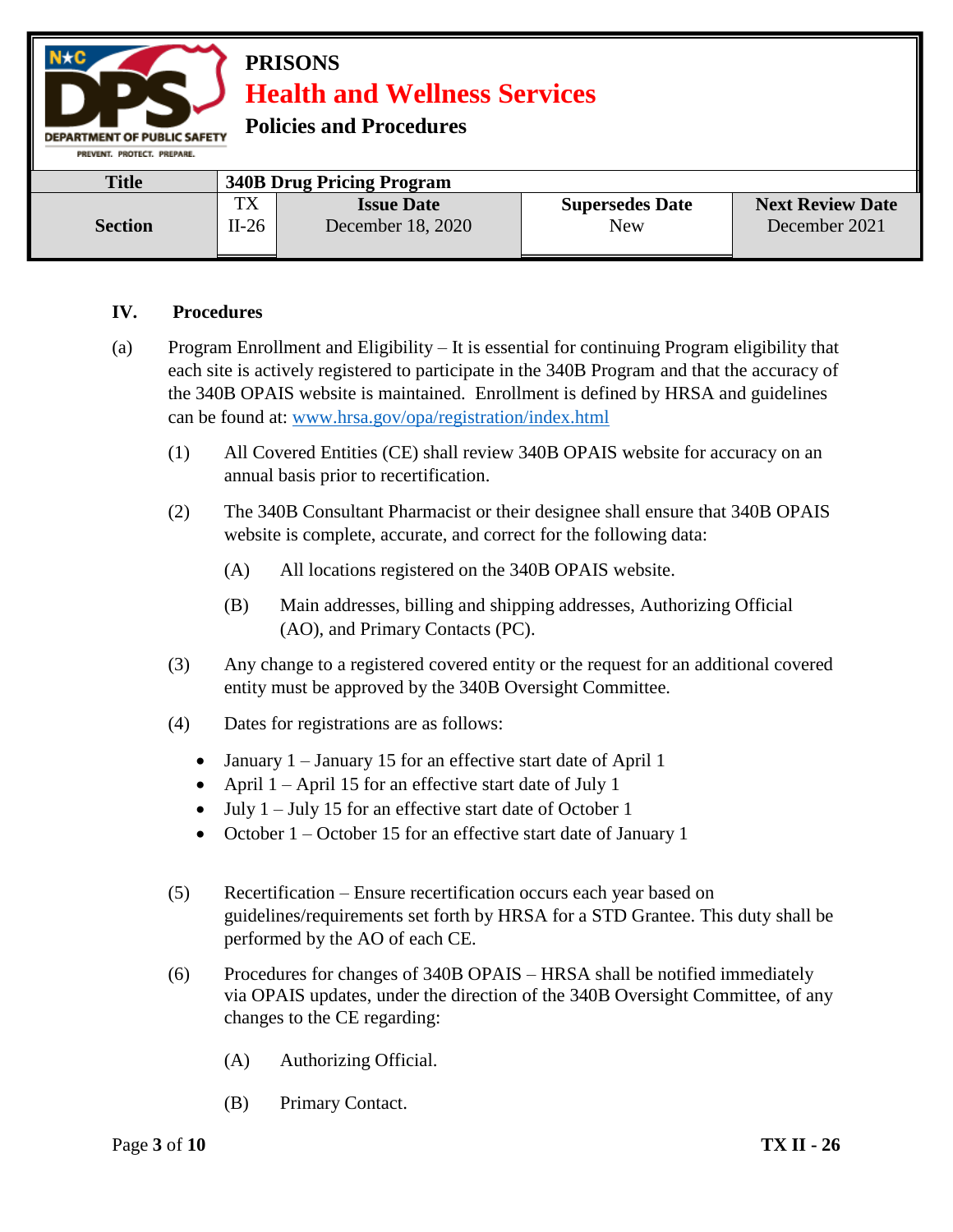

**Policies and Procedures** 

| <b>Title</b>   | <b>340B Drug Pricing Program</b> |                                        |                               |                                          |
|----------------|----------------------------------|----------------------------------------|-------------------------------|------------------------------------------|
| <b>Section</b> | тv<br>1 A<br>$II-26$             | <b>Issue Date</b><br>December 18, 2020 | <b>Supersedes Date</b><br>New | <b>Next Review Date</b><br>December 2021 |

- (C) Change of shipping address.
- (D) Change of billing address.
- (E) Change of eligibility to purchase medications.
- (b) Memorandum of Understanding The Memorandum of Understanding (MOU) between NCDHHS and NCDPS requires data to be gathered on a calendar year basis and reported to the DPH no later than March  $1<sup>st</sup>$  of the following year. It shall be the responsibility of DPS Health and Wellness Services to report data to the appropriate personnel.
- (c) Patient Eligibility Patient is deemed eligible only upon meeting the HRSA 340B patient definition. The following criteria must be met:
	- (1) Prescription is documented in the Electronic Health Record (EHR) of an approved covered entity/340B ID:

| (A) | <b>Central Prison Healthcare Complex</b>                              | STD27606  |
|-----|-----------------------------------------------------------------------|-----------|
| (B) | North Carolina Correctional Institution for Women                     | STD276101 |
| (C) | <b>Craven Correctional</b>                                            | STD28586  |
| (D) | <b>Piedmont Correctional</b>                                          | STD28147  |
| (E) | <b>Foothills Correctional</b>                                         | STD28655  |
| (F) | Polk Correctional                                                     | STD27509  |
| (G) | DPS ACDP Black Mountain Substance Abuse Treatment<br>Center for Women | STD28711  |
| (H) | DPS ACDP Drug and Alcohol Recovery Treatment (DART)<br>Cherry         | STD27530  |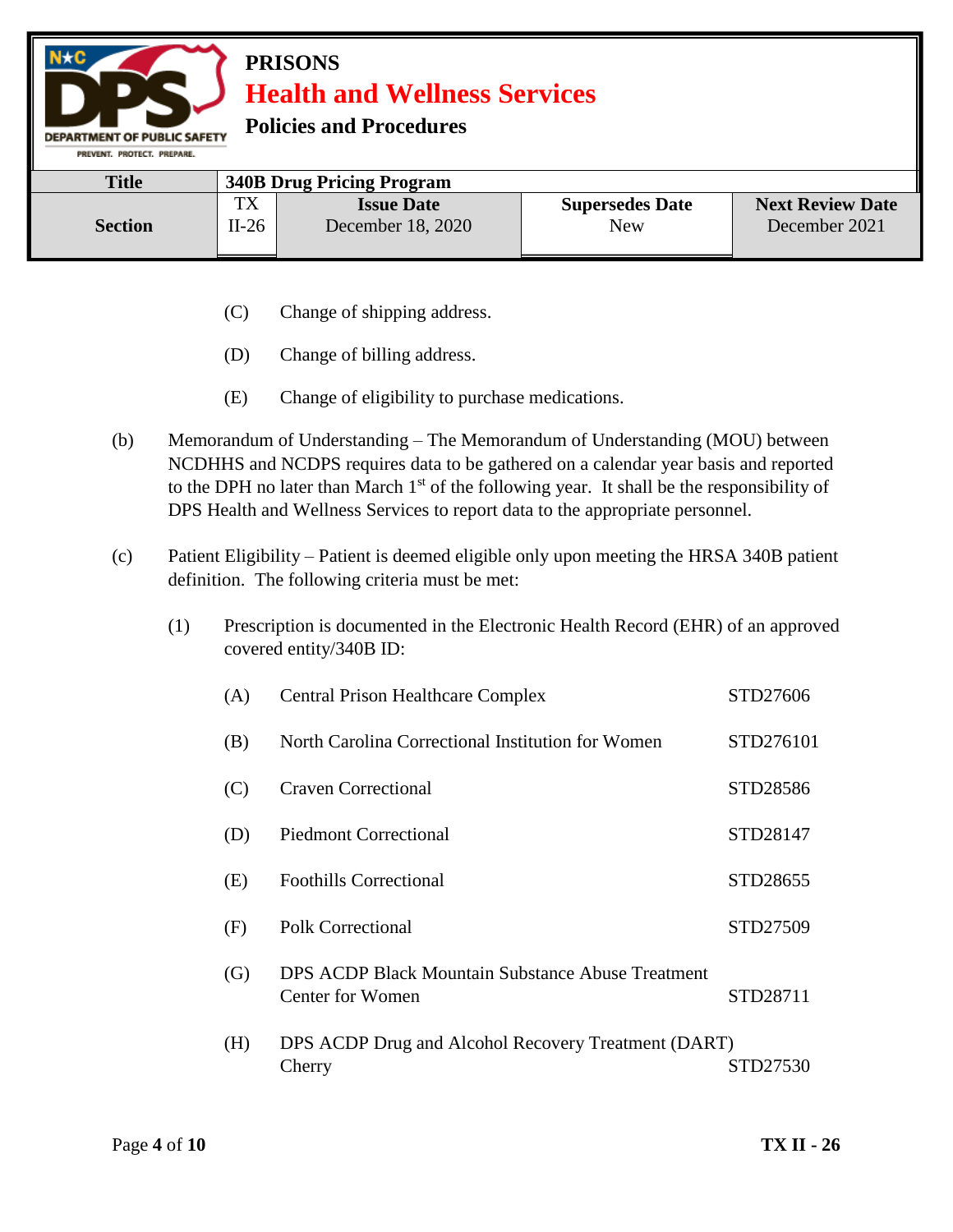

**Policies and Procedures** 

| <b>Title</b>   | <b>340B Drug Pricing Program</b> |                                        |                               |                                          |
|----------------|----------------------------------|----------------------------------------|-------------------------------|------------------------------------------|
| <b>Section</b> | TX<br>$II-26$                    | <b>Issue Date</b><br>December 18, 2020 | <b>Supersedes Date</b><br>New | <b>Next Review Date</b><br>December 2021 |

- (2) Medication Distribution Medications for the patients of covered entities shall be ordered, received, dispensed, and distributed through a HRSA approved combined purchasing and distribution model from a centralized location.
- (3) Eligible Provider The prescription is written by a provider employed by a covered entity where the patient receives initial treatment.
- (4) Entity-Prescriber Relationship The relationship of provider and patient is established at the covered entity and documented in the EHR.
- (5) Scope of Grant An eligible provider with a covered entity performs a service consistent with the scope of the STD prevention services grant.
- (d) 340B Oversight Committee The committee is comprised of multiple department leads within DPS and shall have a vital role in the 340B Program. This committee shall provide guidance for program compliance, meet on a regular basis, review 340B rules/regulations/guidelines, identify audits necessary to conduct reviews of 340B compliance, approve corrective action plans, and oversee the program from an integrity view. The following department leads shall be seated on the committee:
	- (1) Director of Health and Wellness Services.
	- (2) Director of DPS Pharmacy Services.
	- (3) Assistant Director of DPS Pharmacy Services.
	- (4) 340B Consultant Pharmacist.
	- (5) Chief Medical Officer.
	- (6) Chief Nursing Officer.
	- (7) Clinical Informatics Director.
	- (8) Director of Administrative Services.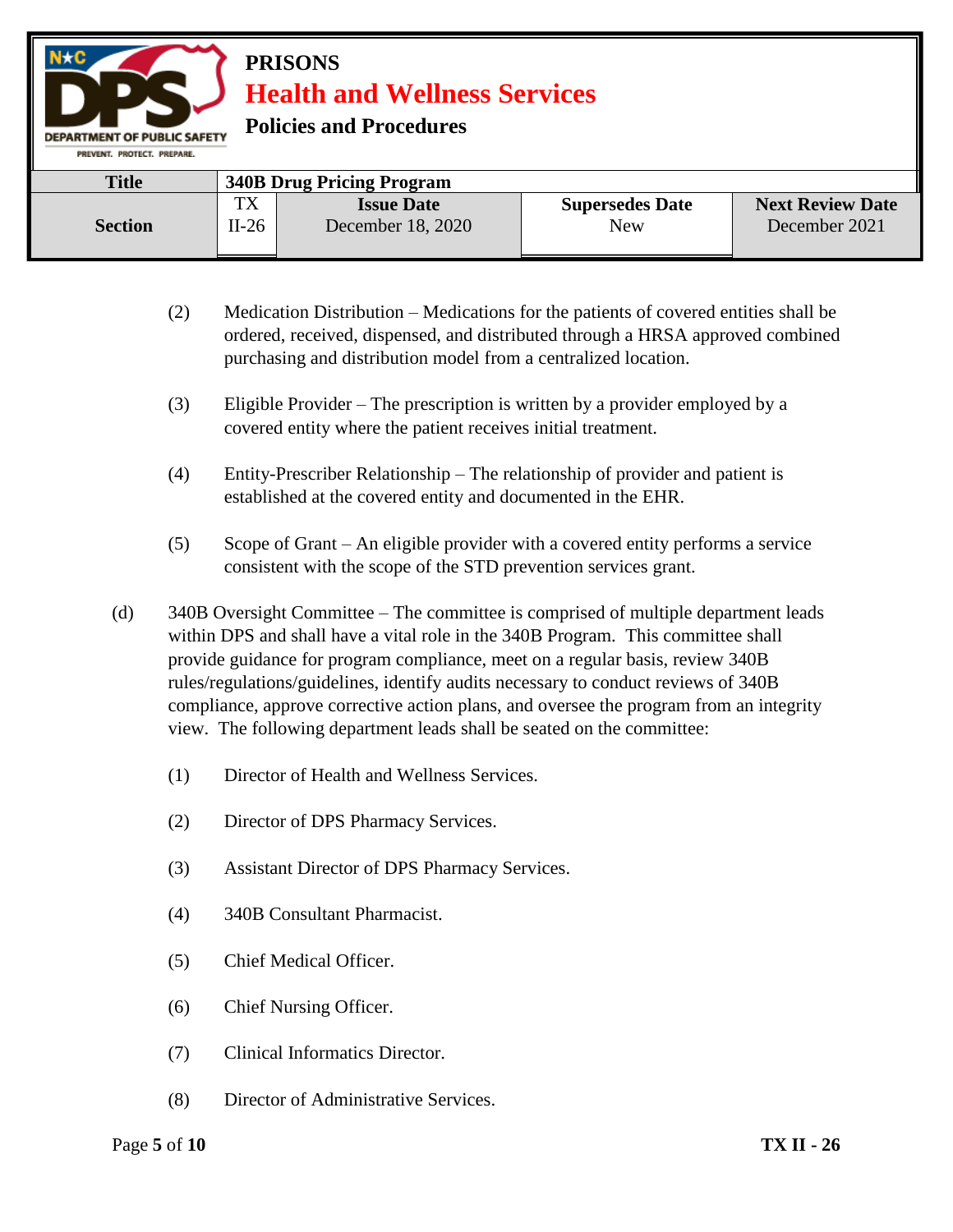

### **Policies and Procedures**

| <b>Title</b>   | <b>340B Drug Pricing Program</b> |                   |                        |                         |
|----------------|----------------------------------|-------------------|------------------------|-------------------------|
| <b>Section</b> | <b>TX</b>                        | <b>Issue Date</b> | <b>Supersedes Date</b> | <b>Next Review Date</b> |
|                | $II-26$                          | December 18, 2020 | New                    | December 2021           |

- (9) Director of Quality Assurance.
- (10) Deputy General Counsel.
- (11) Controller.
- (12) Contract Specialist/Purchasing and Logistics Office Authorizing Official.
- (13) Primary Contacts for each covered entity.
- (e) Education and Competency Ongoing education for staff and 340B Oversight Committee members shall be held annually. Education shall be completed, records kept according to organization policy, and records available for review upon request.
	- (1) The following education shall be completed by new hires into the Central Pharmacy:
		- (A) Employees shall watch<https://www.340bpvp.com/340b-education> "340B Drug Pricing Program", read the TX II-26 Policy and 340B SOPs, and acknowledge completion of all education.
		- (B) In addition, 340B Pharmacy staff shall complete specific modules within the 340B University OnDemand and acknowledge completion.
		- (C) The 340B Consultant Pharmacist shall attend additional training as deemed necessary.
	- (2) DPS/DAC Prisons employees shall read the TX II-26 Policy and 340B SOPs and acknowledge completion of all education.
	- (3) The 340B Oversight Committee shall complete individual education set forth by the Apex Central Pharmacy and acknowledge completion.
- (f) Inventory Management Central Pharmacy 340B staff shall track all 340B drugs to prevent diversion. Medications purchased under a 340B registration shall be dispensed to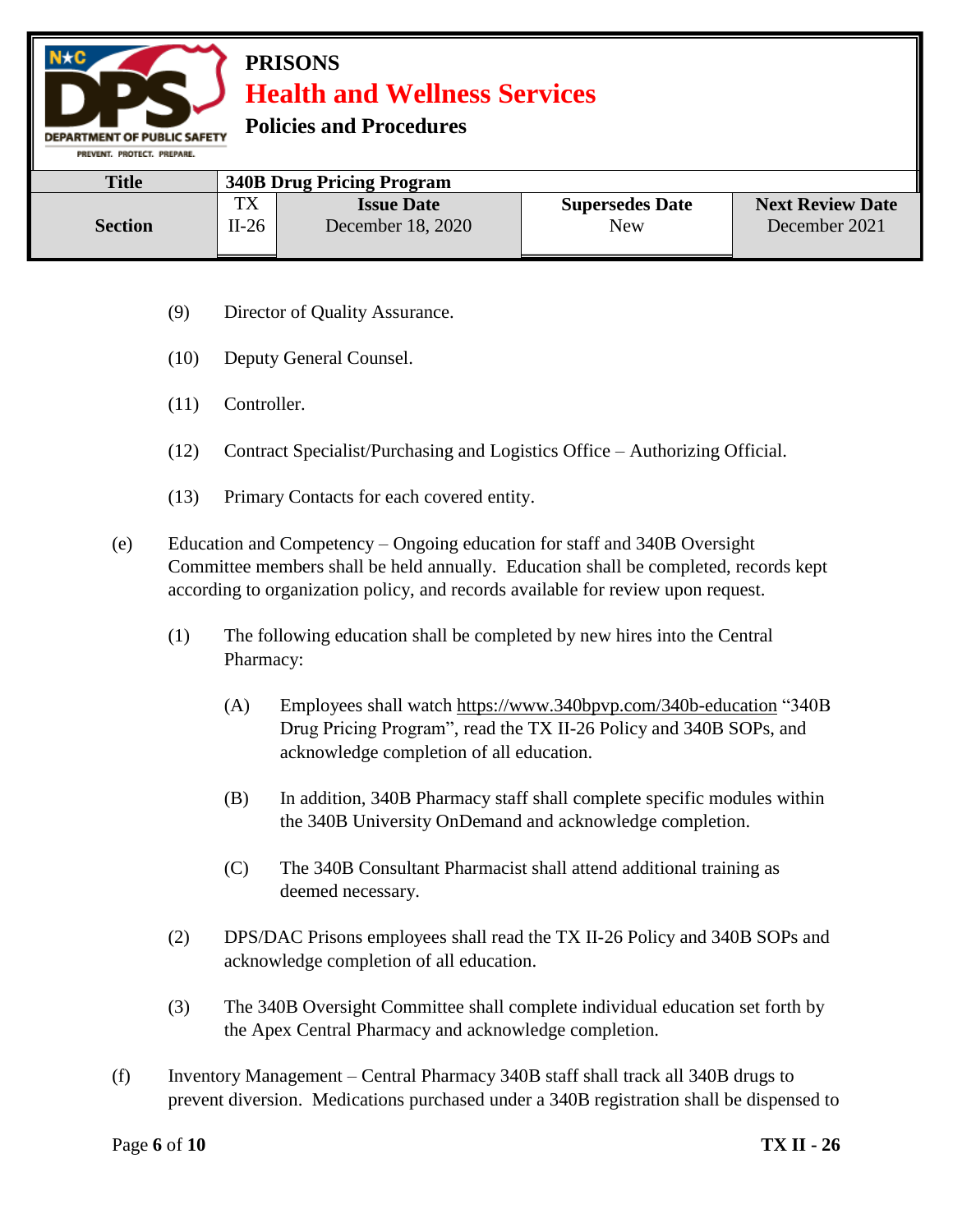

patients that qualify as 340B eligible based on meeting the patient definition. The North Carolina Department of Public Safety Central Pharmacy will be the centralized distribution center for all DPS covered entities and will ensure the proper procurement and inventory of all 340B medications from wholesaler. Medications shall be dispensed to eligible patients by 340B trained staff. The inventory shall be managed by:

- (1) Physical 340B clean inventory ordered only on 340B account.
- (2) Monthly inventory blind counts on each 340B medication.
- (3) Dispensed via prescription only.
- (4) Tracking of NDC number for 340B medications during ordering/dispensing/returns.
- (5) Waste and return medications shall be documented according to facility procedure.
- (g) Material Breach –Diversions identified through internal self-audits and independent external audits that exceed the relevant threshold and remain non-correctable within the 340B Oversight Committee defined timeframe of review, shall be immediately reported to HRSA and applicable manufacturers Upon report of a potentially material breach, it is the responsibility of the General Counsel's Office, in conjunction with the 340B Oversight Committee, to review and determine if a material breach occurred based on any of the audit findings related to any of the following threshold indicators: 340B purchases or impact to any one manufacturer, 340B inventory, audit samples, or prescription volume/prescription sample. If a potential breach is determined to be a material breach, the AO of the covered entity has the responsibility to notify HRSA as soon as reasonably possible. This notification will also contain any noncompliance of any part of the 340B Program for North Carolina Department of Public Safety. The AO of the covered entity shall self-disclose to HRSA and any applicable manufacturer based on the recommendation of the committee.
- (h) Monitoring/Auditing for Compliance Routine auditing shall be overseen by the 340B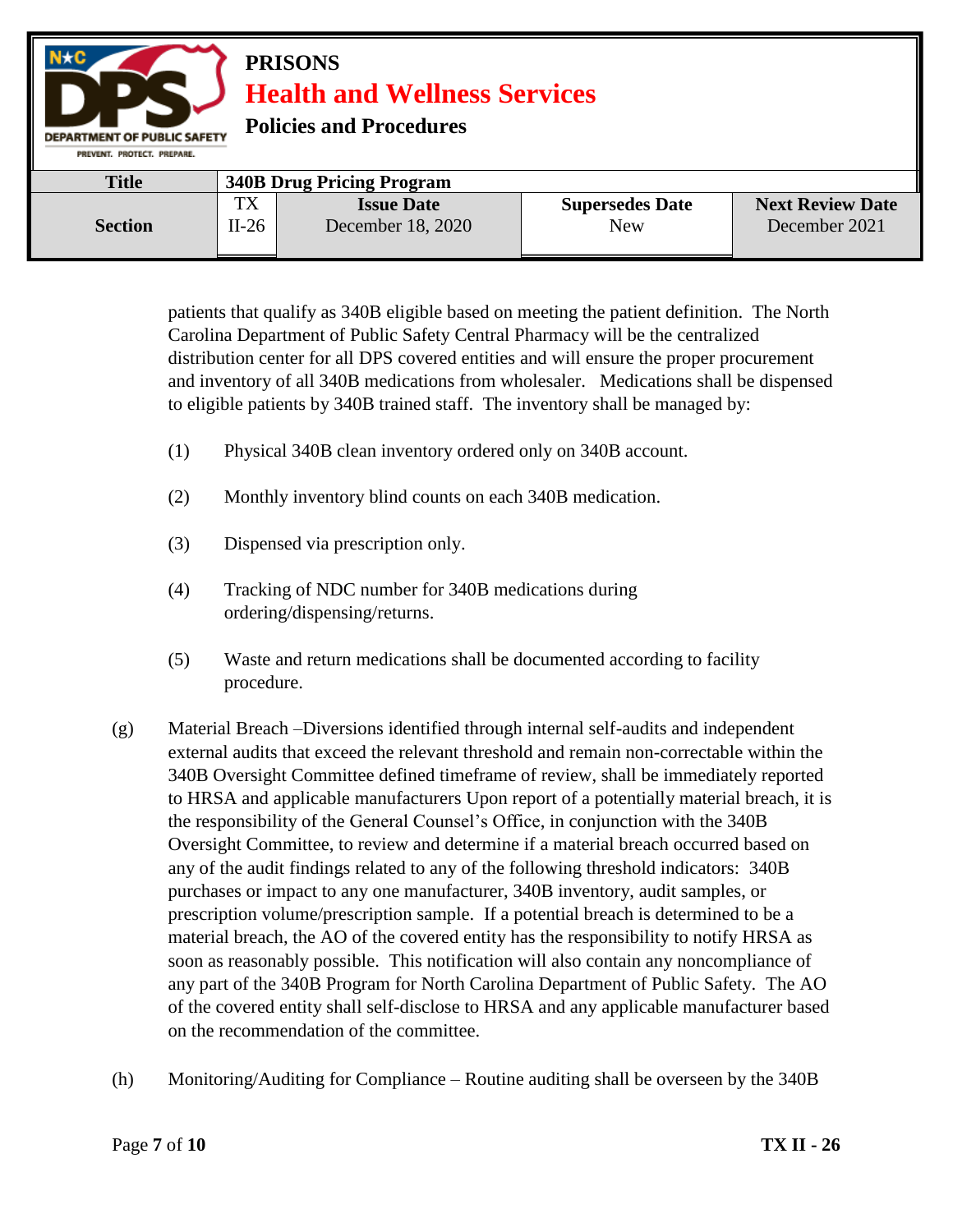

Consultant Pharmacist and records shall be available for review upon notification. Audits shall account for accuracy of program and prevention of diversion within the program. The following audits shall be completed and reported to the Assistant Director of DPS Pharmacy Services and Director of DPS Pharmacy Services on a monthly basis. The audited information shall also be made available to the 340B Oversight Committee on a quarterly basis and when deemed necessary.

- (1) Apex Central Pharmacy Audits
	- (A) 340B OPAIS website for the accuracy and completeness of covered entity registrations.
	- (B) Reconciliation of 340B purchasing and dispensing to eligible patients.
	- (C) Reconciliation of 340B dispensed medication with eligible patient's EHR noting appropriate prescribing and documentation.
	- (D) Covered entity provider list for eligibility of writing authority.
	- (E) Inventory management.
	- (F) Audits as it relates to improvement and compliance of program.
- (2) Covered Entity Audits Ten percent (10%) of random prescriptions for the month shall be pulled on a monthly basis and shall be forwarded to a contact person at the covered entities. This person shall provide information back to Central Pharmacy as it relates to the following:
	- (A) Date of medication order.
	- (B) Date of medication receipt.
	- (C) Offender #/Name.
	- (D) Quantity received.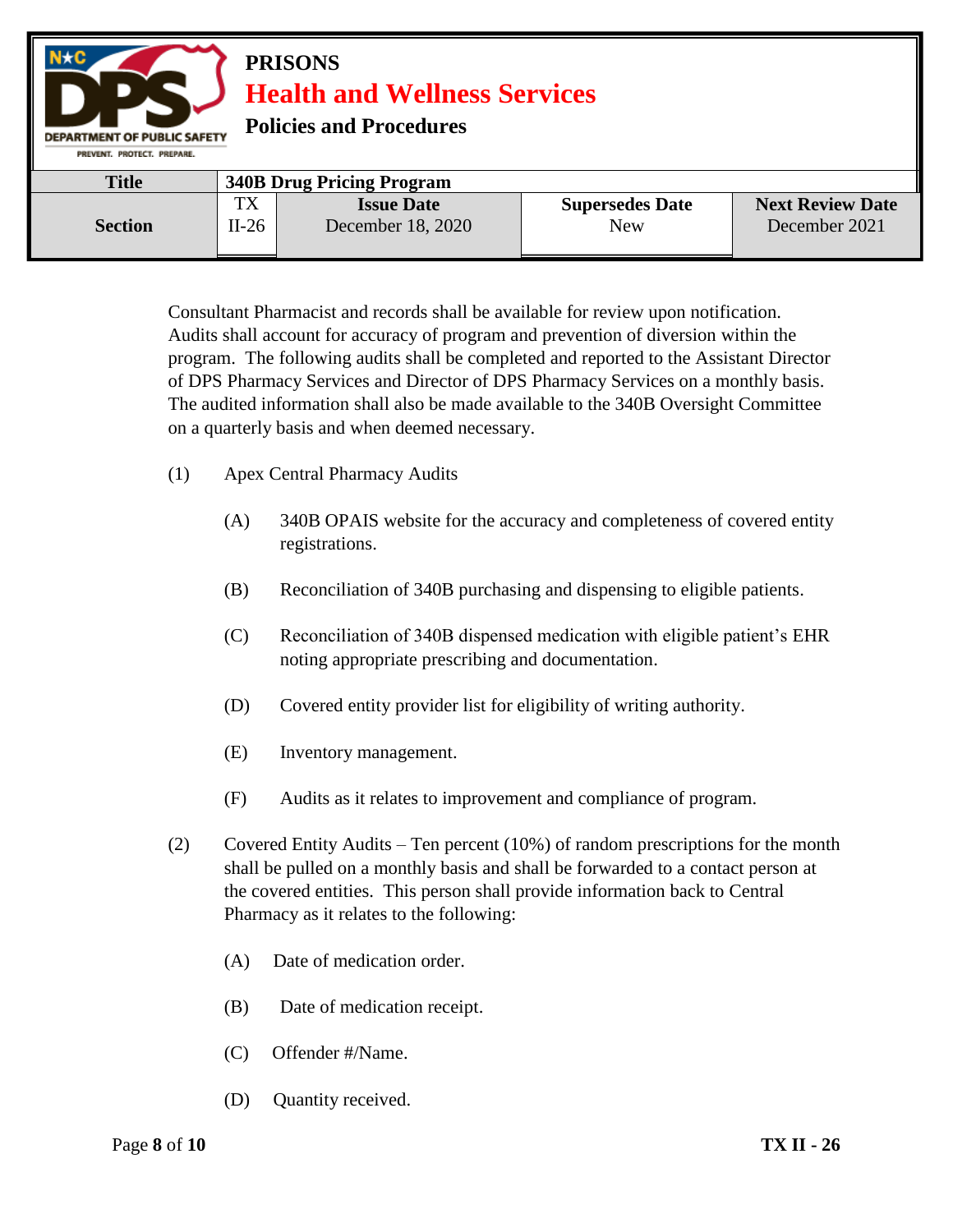

- (E) Healthcare staff name and date of issuance to offender if a Keep on Person (KOP) medication.
- (i) Reinvestment of Cost Savings Apex Central Pharmacy shall track and report the cost Savings of the 340B Drug Pricing Program to the 340B Oversight Committee for reinvestment into the health care services for the NC DPS offenders.
- (j) Declared State of Emergency When a state of emergency is declared for North Carolina, all responsibilities/duties shall continue as set forth by policy. The writing of prescriptions, dispensing of prescriptions, and the validation process shall continue dependent on patient/provider relationship. Providers shall document encounters under a covered entity when patients are relocated to other facilities due to pending emergency and for the duration of the emergency.
- (k) Partnership between DPS and DHHS
	- (1) In accordance with North Carolina General Statute 143B 707.8, "Federal 340B Program – Department of Public Safety/Department of Health and Human Services partnership, the Department of Public Safety (DPS) shall establish and implement a partnership with the Department of Health and Human Services (DHHS) in order for DPS to be eligible to operate as a 340B covered entity".
	- (2) In order to implement the requirements of N.C.G.S. 143B 707.8, DPS shall:
		- (A) Register facilities in the federal 340B Drug Pricing Program under Section 318 of the Public Health Service Act to be able to access 340B Program pricing for medications used to treat the human immune deficiency virus (HIV), the hepatitis C virus (HCV), and eligible sexually transmitted diseases (STD).
		- (B) Provide DHHS all data and necessary documentation as frequently as such information is needed by DHHS.
		- (C) Ensure that the DPS Apex Central Pharmacy, and any other DPS